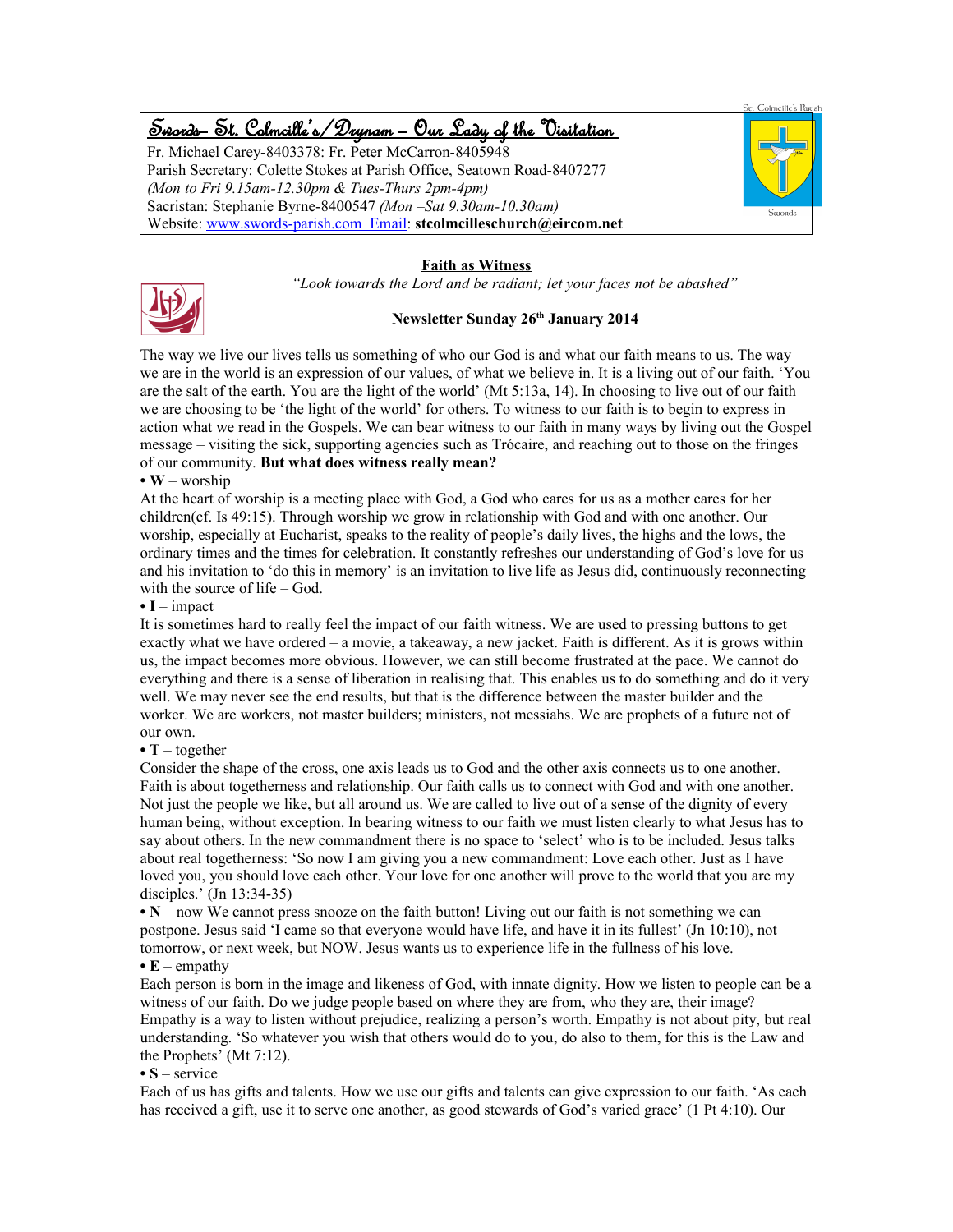giftedness is a grace from God, a grace we can only fully appreciate in the service of others. Not using our gifts to their full potential is similar to receiving a gift and not opening the wrapping. 'Neither do people light a lamp and put it under a bowl. Instead they put it on its stand, and it gives light to everyone in the house' (Mt 5:15 ).

**• S** – solidarity

1 Corinthians 12:26-27 says, 'If one member suffers, all suffer together; if one member is honoured, all rejoice together. Now you are the body of Christ and individually members of it.' In standing with those who face poverty and injustice we are bearing witness to our faith. To fulfil our baptismal promises we must strive for a just world where everyone can live lives of dignity, potential and hope. *(Source: Education Secretariat-CSW 2014)*

#### *Fr. Michael Carey Adm*

### **Mass Intentions for this coming week: St Colmcille's:**

**Mon** 8.00 am Thomas & Elizabeth O'Brien **Sat 6.30pm** Nick Bates **Mon** 10.00am Charles & Noel Farrell Des Becton (MM) **Tues** 8.00 am Ultan & Anne McCabe **Sun 8.30am** Mary O'Dwyer **Tues** 10.00 am Des Becton **Sun 10.00am** Imelda McNeill Wed 8.00am Dec mem Gillooly Family **Sun 11.30am** John Bateman **Wed** 10.00am Catherine Hoare **Thurs** 10.00am William Clancy Maura Rock **Fri** 8.00amBilly Goggin **Fri** 10.00am Rose Geoghan **Sat** 10.00am Mick Maguire

**Thurs** 8.00am Matthew Udaya **Sun 7.30pm** Nancy Doyle & Alice O'Rourke

### *The Visitation of the BVM*



*Church of the Visitation Drynam*

Sunday the 2<sup>nd</sup> February is the Feast of the Presentation of the Lord. Fr Peter will bless candles at 10:00 and 12:00 Masses. Please bring along a candle if you wish it to be blessed in accordance with the tradition of this Feast Day.

## *RECENTLY DECEASED*

Please remember in your prayers those who have died recently: **Olivia Dunne nee Clinton Teacher, St Colmcille's BNS**



### **ADMINISTRATOR'S COLUMN**

 Antiphon - "O Sing a new song to the Lord; sing to the Lord, all the earth. In his presence are majesty and splendour, strength and honour in his holy place"

### *St. Colmcille's BNS*

Last Thursday the entire school community celebrated a Mass in the Church for the happy repose of the soul of its teacher Ms. Clinton who died tragically last week. I hope that the Mass brought a measure of comfort and consolation to her teacher colleagues and the pupils. It was a prayerful liturgy and the boys were magnificent

### *Catholic Schools Week (CSW)*

This Sunday 26<sup>th</sup> January begins Catholic Schools Week. It coincides with the Do This in Memory programme and therefore emphasises the wonderful work that our Parish Schools do n preparing your children for the Sacrament of First Holy Communion. CSW is an All-Ireland event celebrated in all Catholic Primary and Secondary Schools. The purpose of the week is to highlight and celebrate the wonderful contribution that Catholic Schools make to our local communities and society in general, This year's theme is **'CATHOLIC SCHOOLS –Places of Faith and Learning'**. During the coming week, we invite you to join us in celebrating the contribution that our Catholic schools make to the life of the faith community here in our parish.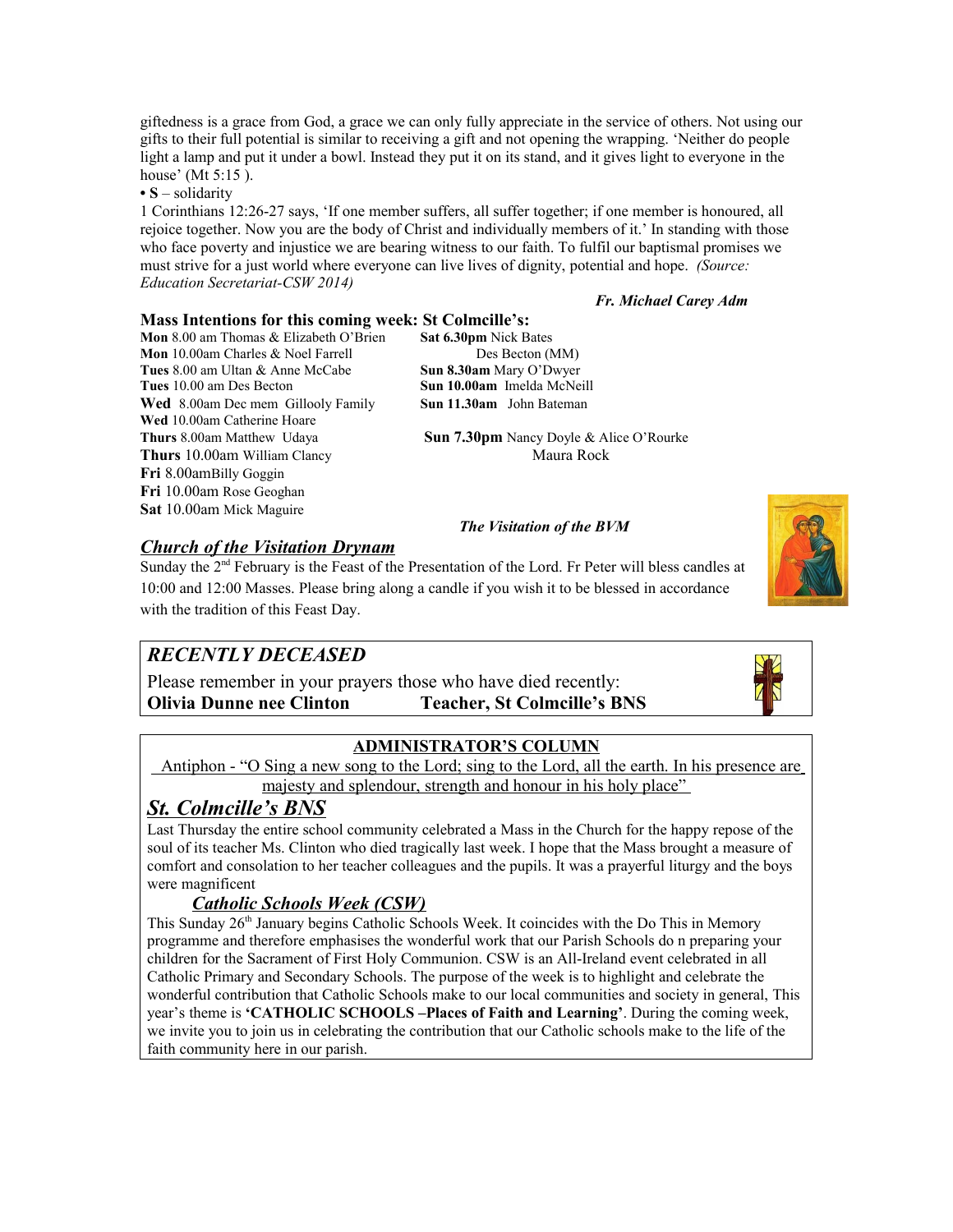### **DO THIS IN MEMORY**

I welcome the boys and girls and their families to the 6.30pm Vigil Mass and the 10.00am Sunday Mass as part of their Parish based preparation programme for the Sacrament of First Eucharist. I would also like to thank the parents who are part of the organising committee who met during the week to prepare these Masses.

### **A REFLECTIVE SENTENCE**

To read Sacred Scripture means to turn to Christ for advice….St. Francis of Assisi (1182-1226)

### *Liturgical Calander*

 **Saturday 1st February – St. Brigid**, Abbess and Secondary Patron of Ireland (c.454-524). The St. Brigid's Cross is a popular sign of God's protection.

 **Sunday 2nd February – The Presentation of the Lord** – On this Feast Day candles are blessed and if you would like blessed candles please leave them in the Sacristies of St. Colmcille's or The Church of the Visitation of the BVM, Drynam, during this coming week or bring them along to the Mass

 **Monday 3rd February – St. Blaise** – Patron of sore throats and sick cattle. Throats will be blessed after Mass on this day

We welcome the following newly Baptised to our Parish Community: **Lucy-Anne Conalty, Callum Byrne,** 



### **Bethany Bereavement Support Group**

. The Group meet on the second and last Monday of each month from 7.30 - 8.30 p.m. at the Parish Office, Parochial House, Seatown Road ,- Next Meeting  $27<sup>th</sup>$  January. For further information please 'phone Mary 8402652 or Brid 086 6006397 after 6 p.m.

# **SPLENDOURS OF VENETO based in Sottomarina**

**Swords/Drynam Parish Holiday** *Tuesday 3rd – Tuesday 10th June 2014* Adriatic Coast

**Chioggia is a quaint picturesque town on the Venetian lagoon about 25km south of Venice. It is in fact known as "Little Venice" because of its narrow streets, hump back canalsand is completely unspoilt and full of character. A bridge leads to the neighbouring island of Sottomarina with its long sandy beaches bordering the Adriatic. This is where we will be based for the week**

### **Price: €795.00 per person sharing**

Price includes: Return flights Dublin-Venice 7 nights' accommodation : 4 star hotel; half board; B&B and Dinner.,Day excursion to Venice by boat and day excursions to Ravenna and Padua

Extras**:** Single room supplement €25.00 per night for duration of stay Airport taxes: €85.00. baggage fee €40 Insurance:  $\epsilon$ 36.00 (66+double premium applies)

. Please contact Colette at the Parish Office for booking (€150 deposit per person). Balance of €100 by the end of January and remainder 10 weeks before departure. For more details telephone Colette: 8407277. Brochures at back of Church